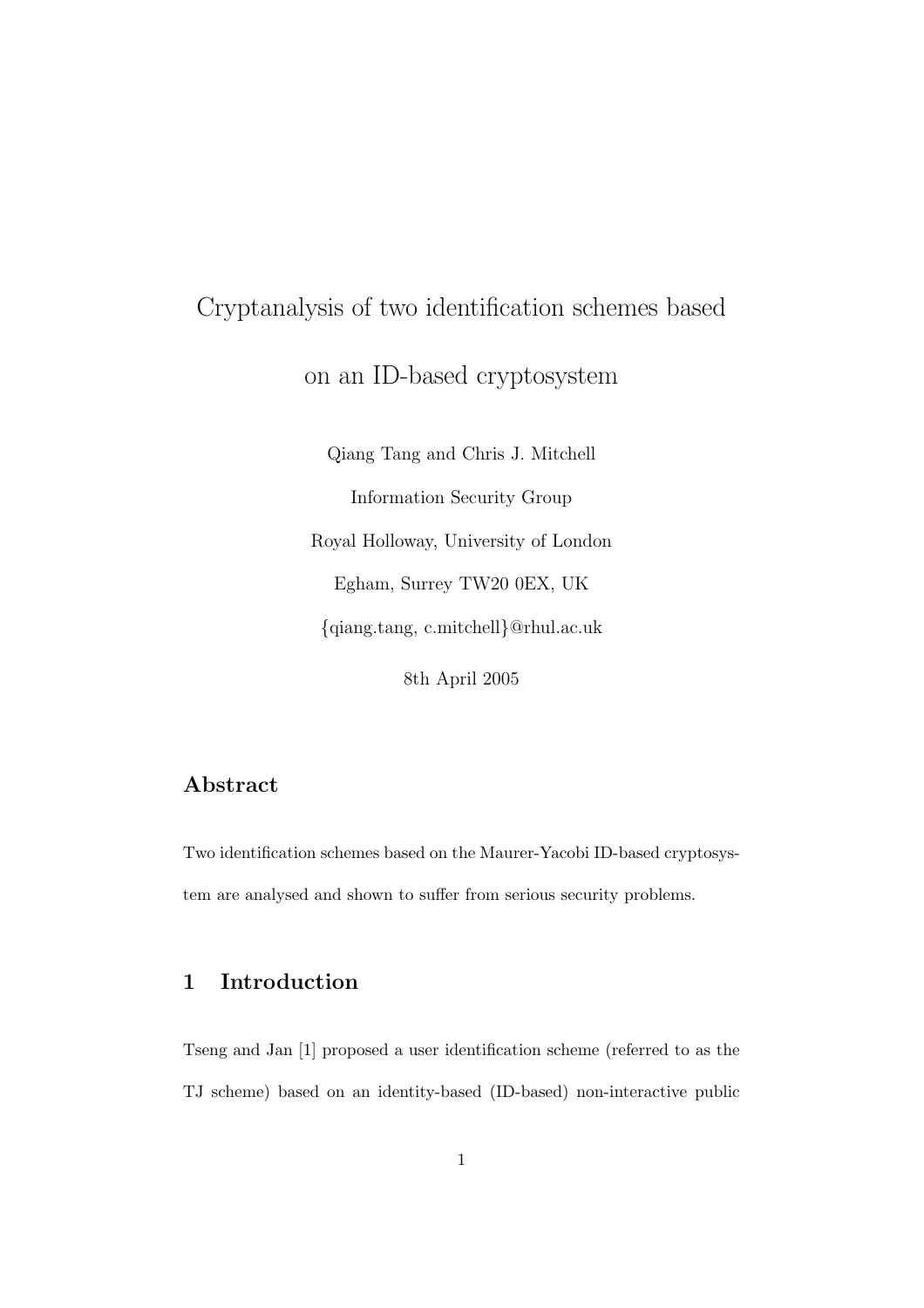key distribution system due to Maurer and Yacobi [2]. Hwang, Lo and Lin [3] have proposed a further scheme, based on the TJ scheme, designed for use in the mobile environment (we refer to this as the HLL scheme). The authors of both schemes [1, 3] claim that they are secure. However, we show that both schemes suffer from serious security problems.

The reminder of this paper is organised as follows. In Section 2, we review the TJ and HLL schemes. In Section 3, we describe the security problems. In Section 4, brief conclusions are provided.

### 2 Review of the TJ and HLL schemes

Both schemes possess the same system initialisation phase. A trusted authority (TA) is required to perform the following initialisation steps.

- Select prime numbers  $p_j$  ( $1 \le j \le 4$ ) each 60–70 decimal digits long, where the values  $\frac{p_j-1}{2}$  are odd and pairwise relatively prime. Put  $N = p_1 p_2 p_3 p_4.$
- Select a random number  $e \in Z^*_{\phi(N)}$ , and compute d satisfying  $ed \equiv 1$ (mod  $\phi(N)$ ). Select another random number t in  $Z^*_{\phi(N)}$ .
- Select a value g such that g is a primitive element in  $GF(p_j)$  for every  $j, 1 \leq j \leq 4$ , and a one-way function h.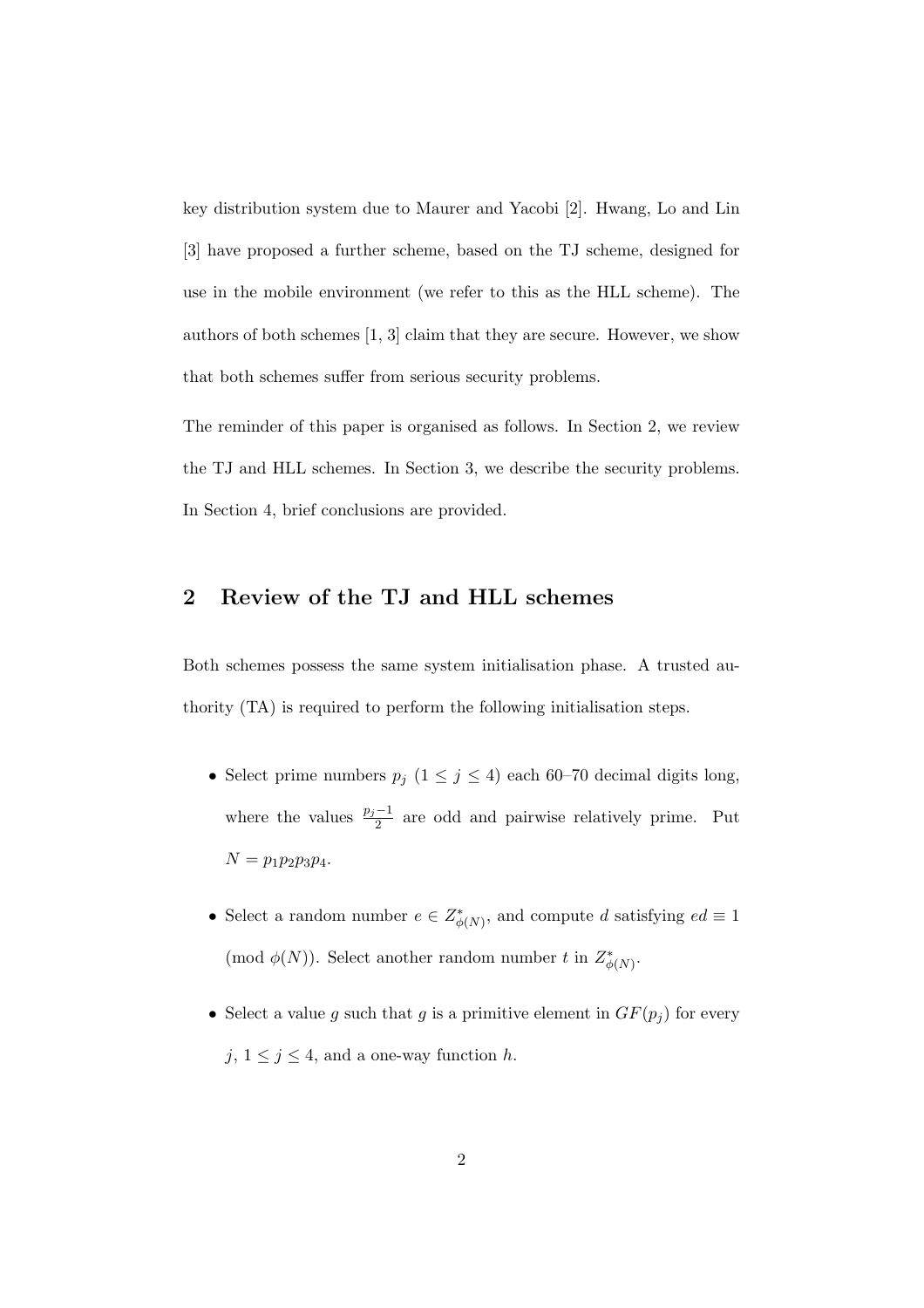TA publishes  $\{N, g, e, h\}$  and keeps  $\{p_1, p_2, p_3, p_4, t, d\}$  secret. When a user wishes to join the system, he presents his unique identifier ID to the TA. The TA then computes

$$
s = et \log_g(\text{ID}^2) \bmod \phi(N)
$$

and sends s to the user as his private key and publishes ID as his public key. Note that here, as throughout,  $\log_g x$  (the discrete logarithm of x to the base g) means the smallest non-negative integer y such that  $g^y \equiv x \pmod{N}$ . Note that the existence of the discrete logarithm necessary to compute s was established by Maurer and Yacobi [2]; computing this discrete logarithm is feasible by computing the base g logarithm of ID<sup>2</sup> modulo  $p_j - 1$  for each j, and then combining the values (again as described in [2]).

#### 2.1 Identification phase of the TJ scheme

Suppose Alice (with identity  $ID_a$ ) wishes to identify herself to Bob (with identity  $ID<sub>b</sub>$ ). She follows the steps below.

- 1. Alice sends her identity  $ID_a$  to Bob.
- 2. Bob chooses a random integer k in  $Z_N^*$  and sends  $Y = (\text{ID}_b)^{2k} \text{ mod } N$ to Alice.
- 3. On receiving Y, Alice computes and sends  $Z = Y^{s_a} \text{ mod } N$  to Bob.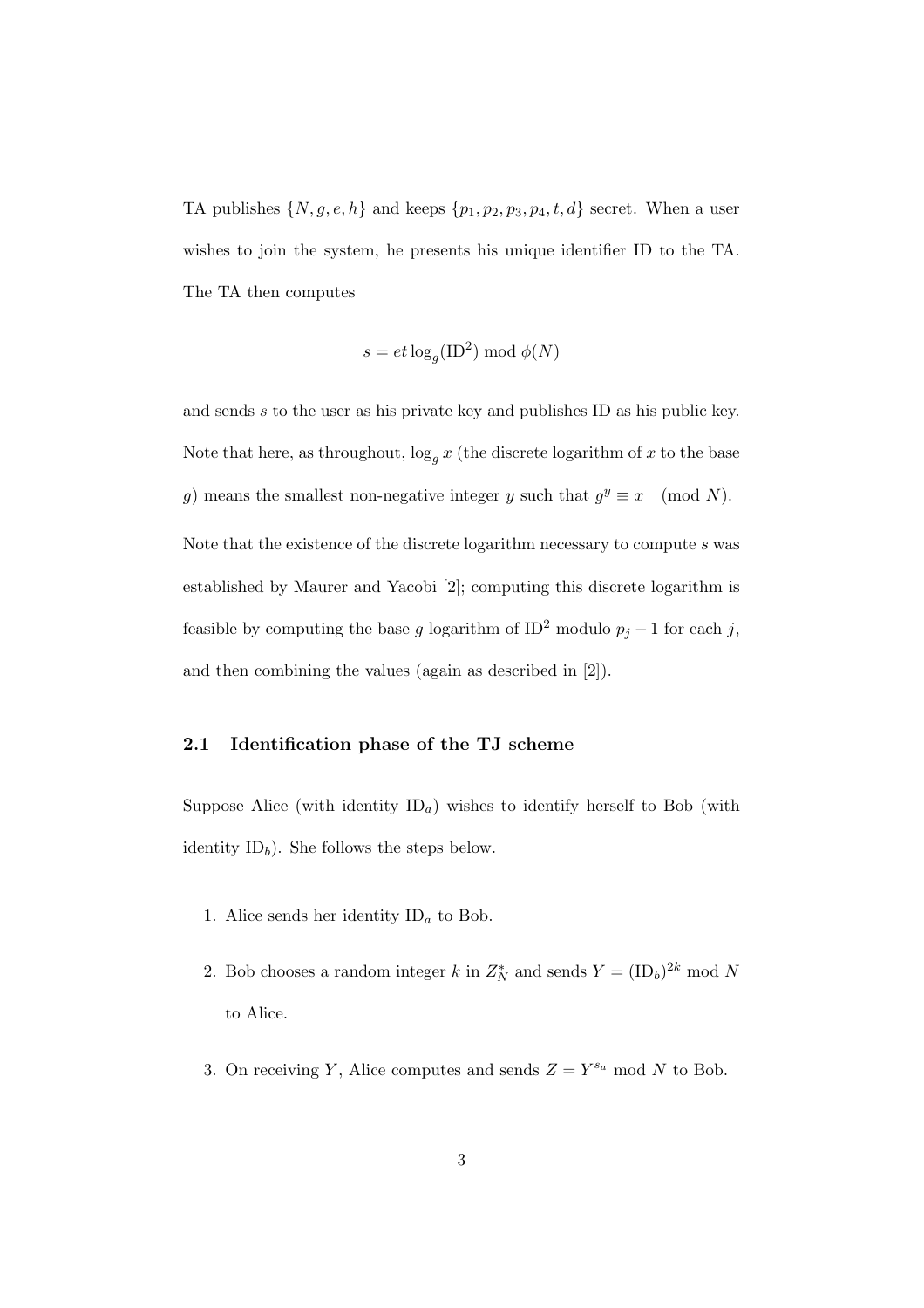4. Bob checks the equation  $Z = (\text{ID}_a)^{2ks_b} \text{ mod } N$ . If the check succeeds, then Bob has confirmed that Alice possesses the identity  $ID_a$ .

#### 2.2 Identification phase of the HLL scheme

Suppose a mobile user (with identity  $ID_m$ ) wishes to identify himself to the base station (with identity  $ID<sub>b</sub>$ ). The following steps are performed.

1. The mobile user chooses a random  $k$  in  $Z_N^*$  and sends  $\{\text{ID}_m, Y, Z, T\}$  to the base station, where  $T$  is a time-stamp and  $Y$  and  $Z$  are computed as follows:

$$
Y = (\text{ID}_m)^{2k} \mod N
$$

$$
Z = (\text{ID}_b)^{2ks_mT} \mod N
$$

2. On receiving  $\{\text{ID}_m, Y, Z, T\}$ , the base station computes  $Z' = Y^{s_b T}$ mod N. If  $Z' = Z$ , then the base station has confirmed that the mobile user possesses the identity  $ID_m$ .

## 3 Cryptanalysis of the TJ and HLL schemes

The following security problems exist in the TJ and HLL schemes.

1. In the TJ scheme, an impersonation attack can be mounted because of the fact that Alice replies to the challenge  $Y$ , which should be from Bob, without authenticating its origin.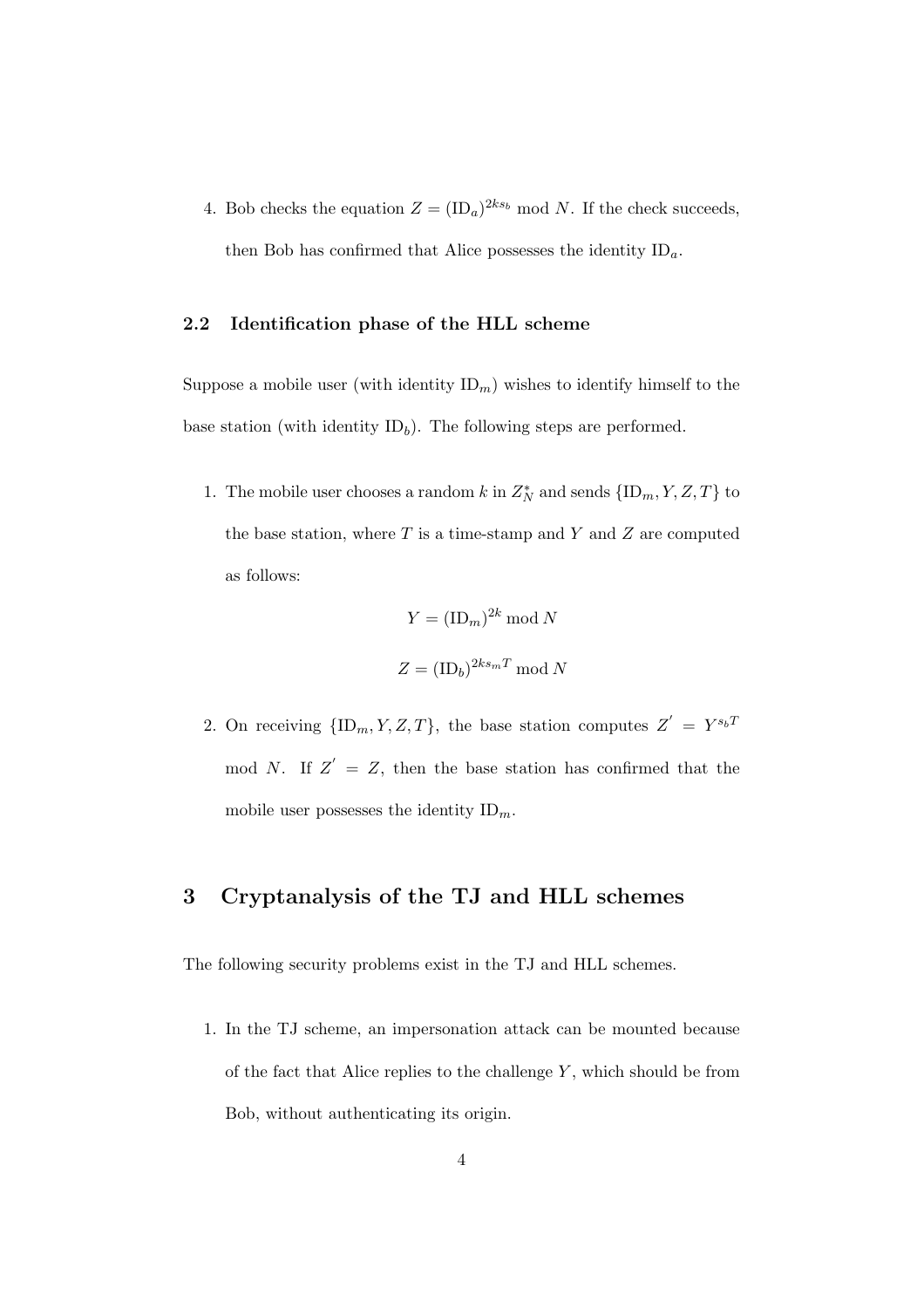Suppose an attacker can freely manipulate the messages sent between Alice and Bob in the TJ scheme; then he can also impersonate Alice to any valid user except Alice. To impersonate Alice to Eve, the attack can be mounted as follows.

- (a) When Alice sends her identity  $ID<sub>a</sub>$  to Bob, the attacker also sends  $ID<sub>a</sub>$  to Eve.
- (b) The attacker then intercepts the reply message sent from Bob to Alice, and prevents it reaching Alice.
- (c) After receiving  $ID_a$  from the attacker (masquerading as Alice), Eve chooses a random integer k in  $Z_N^*$  and sends  $Y = (\text{ID}_e)^{2k}$  mod  $N$  to the attacker. After receiving  $Y$ , the attacker impersonates Bob to forward it to Alice.
- (d) On receiving Y, Alice computes and sends  $Z = Y^{s_a} \text{ mod } N$  to Bob. The attacker intercepts this message and sends it to Eve.
- (e) Eve checks whether the equation  $Z = (\text{ID}_a)^{2ks_e}$  mod N holds, which it will. Eve now believes that the attacker possesses the identity  $ID_a$ . That is, Eve believes she is talking to Alice, whereas Alice believes she is talking to Bob.

To mount this attack, the attacker only needs to monitor the activities of Alice. It can be mounted whenever Alice initiates a new run of the identification protocol.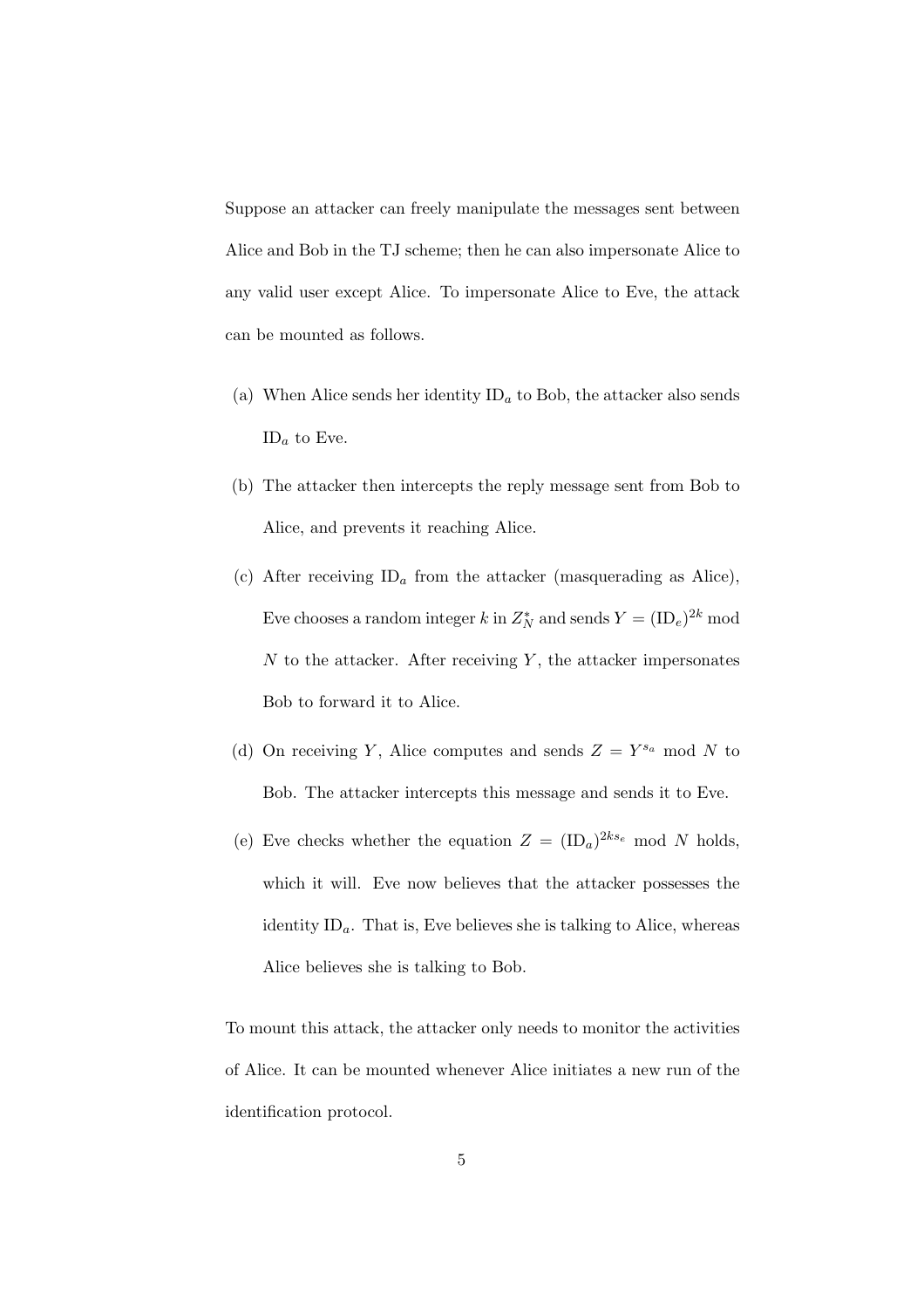2. In the HLL scheme a time-stamp  $T$  is used to prevent replay attacks; however an attacker can still deploy a replay attack because of the way in which the time-stamp  $T$  is used.

Suppose the attacker has intercepted  $\{\text{ID}_m, Y, Z, T\}$  in a previous run of the identification scheme. Then the attacker can initiate a new run of the identification protocol as follows.

- (a) The attacker constructs and sends  ${ID_m, Y^*, Z^*, T^*}$  to the base station, where  $T^*$  is the current time-stamp,  $Y^* = Y^T \mod N$ , and  $Z^* = Z^{T^*} \text{ mod } N$ .
- (b) On receiving  ${ID_m, Y^*, Z^*, T^*}$ , the base station computes  $Z' =$  $(Y^*)^{s_bT^*}$  mod N. Because  $Z \equiv Y^{s_bT} \pmod{N}$  in the previous run of the identification protocol, it is easy to verify that  $Z' =$ Z <sup>∗</sup> will hold. The base station now believes that the attacker possesses the identity  $ID_m$ .
- 3. In the HLL scheme, the identity of the mobile user is not involved in the verification by the base station, so that an attacker can impersonate any mobile user except Alice to the base station when Alice tries to identify herself to the base station.

To mount this attack, the attacker only needs to replace  $\{ID_m, Y, Z, T\}$ with  ${\{\Pi_x, Y, Z, T\}}$  in step 1 of the protocol run, where  ${\Pi_x}$  is the identity of the mobile user that the attacker wishes to impersonate.